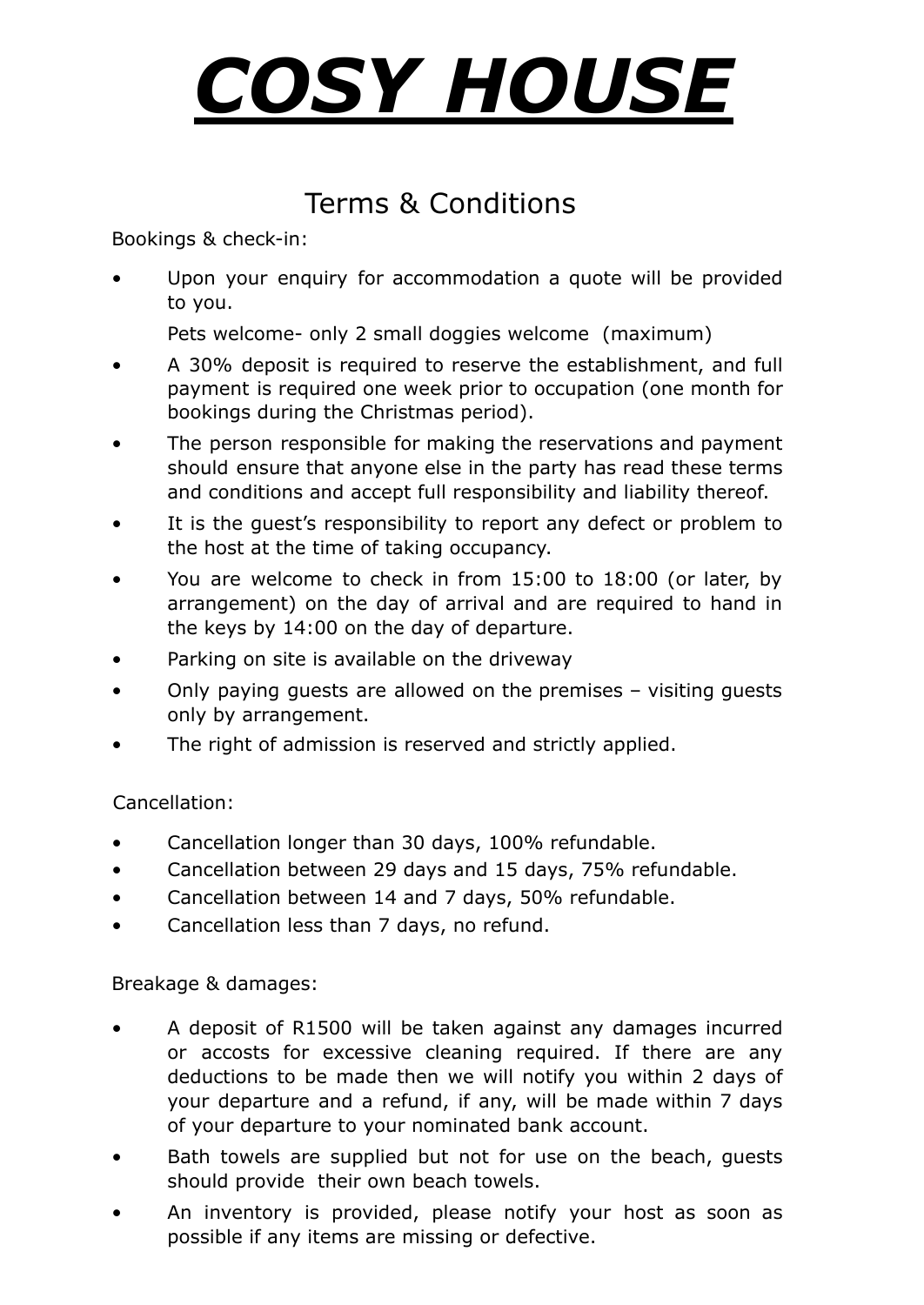Cleaning:

- This is a self-catering facility, but for a lengthy stay we can gladly provide you with a cleaning service by prior arrangement.
- Laundry facilities are available at various laundromats in Yzerfontein.
- Please make use of the dustbins provided. Refuse collections are every Monday morning and can be placed outside the property. Please make use of the recycle bins around town, your closest is just off the main beach by the recreation club.
- Start-up cleaning materials and toilet paper are provided.
- The drains in Yzerfontein are either soak or Municipal pump drains, therefore, please use only toilet paper in the toilets. Bins are provided for any other items that need to be disposed of.

Household safety and security:

- This is a non-smoking facility, you are welcome to smoke outside, provided that you use a cigarette butt dispenser.
- Please only make fires in the braai areas
- We should mention that even though Yzerfontein is statistically a very low crime area, caution should still be taken, and the premises be locked when you are away.
- A medical practitioner is available in town but unfortunately not 24 hours per day, contact numbers for them, the pharmacy and emergency medical response services are provided.
- Every effort is made to service and maintain all amenities, equipment, and appliances to a fully operable and safe condition, and guests are requested to use and operate all these in a responsible manner. Kindly report any faulty conditions to the owners.
- Our house is in a residential area, please respect our neighbors and refrain from events or parties.

The environment:

- The Yzerfontein residential area is surrounded by nature reserves and Green Belts running through the town. We ask that guests respect the environment at all times.
- Apart from a variety of small wild animals there are also snakes such as Puffadders and Cape Cobras during the warmer season and it is therefore advisable not to wander into the fynbos unattended. Should you encounter a snake please contact the 'snake catcher' on the number provided in the information book.